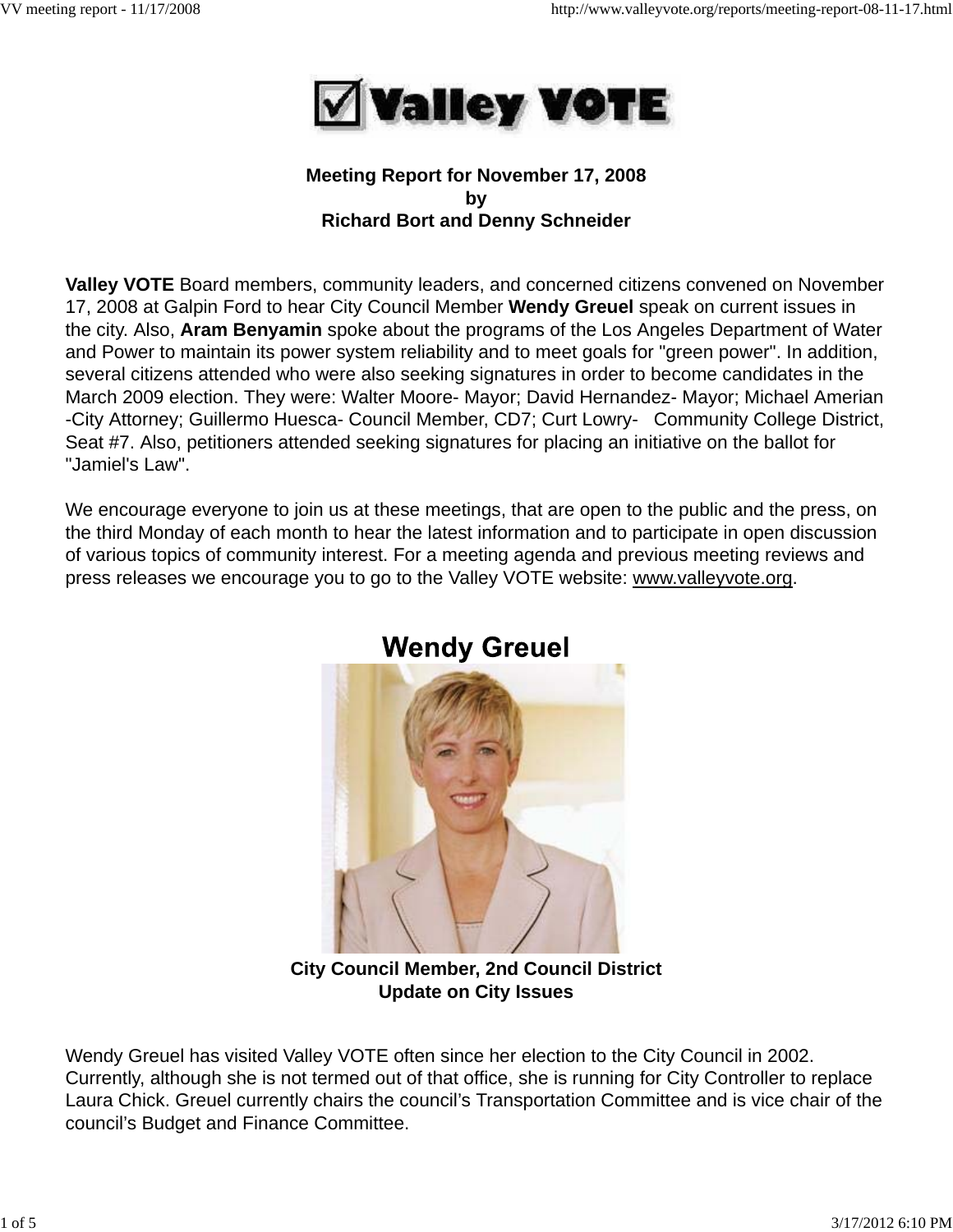Greuel told the Valley VOTE audience that in her view **traffic** is the city's Number One problem, yet "lots of good things are happening" in that arena. The self-described "Pothole Queen" noted that for the first time since the Bradley administration the city is developing a strategic plan for transportation that will address both short and long term needs. This plan will be greatly enhanced by the funding that will be provided under recently passed Measure R.

Wendy also addressed the complex topics of ethics, government reform, and fiscal responsibility, all of which seem to be more in the gun sights of the Controller than any of the Council Members. She noted that the city has outstanding some \$500 million of uncollected "debts," ranging from unpaid police alarm permits, fines, ambulance charges, and the like, all of which need to be addressed to help balance the city's budget. She is also working on legislation to limit "ex parte" (that is, private) contacts between commissioners and decision-makers, such as Council Members and city department heads, to reduce conflicts of interest. Wendy also reported that she is working with Councilman Greig Smith, who is also a member of the Council's Budget and Finance Committee, to introduce a motion to increase the business tax reduction program by an additional 10 percent. She had spearheaded the last business tax reform plan – with help and support from Valley VOTE – that resulted in, among other things, reduction of the gross receipts tax on businesses by 15 percent, and she and Smith want to increase that tax reduction to 25 percent.

In the area of Land Use, Greuel supports the streamlining of the building permit process by reducing the number of departments needed to sign off on projects from 12 at present to two. Regarding the controversial Metro/Universal Project, which is nearby to, but not within, her district, Greuel is convinced that "there will be something above the MTA station," but she was noncommittal about what that "something" should be. She said that she has encouraged local groups and organizations to work to modify the project rather than to kill it altogether. She also discussed the current hold on further construction of the major addition to Providence Holy Cross Hospital in Mission Hills. Wendy explained that in her view it is merely a technicality that is holding it up and the Council is expected to vote next week to resolve the issue. It seems that when the Council last voted to approve the project without an Environmental Impact Report, the vote carried with eight votes, but the technicality was that the motion voted on was merely to "receive and file" the request to waive the EIR. Subsequently, a judge placed a hold on the project, stating that the Council must proactively either approve or reject the project, and that 10 votes (out of the 15 Council Members) is required.

A question was asked about how the Council could have approved the DWP's recent request for a multibillion dollar solar energy program that requires that only DWP's unionized workers may do all the installation work. Greuel explained that the Council voted only to take the initiative to the voters in March, not to approve the program. She went on to explain that Los Angeles has been well-served for decades by the fact that the city/DWP owns a substantial proportion of our own energy-producing assets. This has limited the amount of energy that DWP must purchase. Now that all utilities, including DWP, are mandated to increase the proportion of "green energy" in their portfolio to certain levels by certain dates in the future, the DWP has proposed a plan to install solar panels on roof tops throughout the city, including on residential, commercial, industrial, and government buildings.

> **Aram Benyamin Senior Assistant General Manager - Power System Los Angeles Department of Water and Power**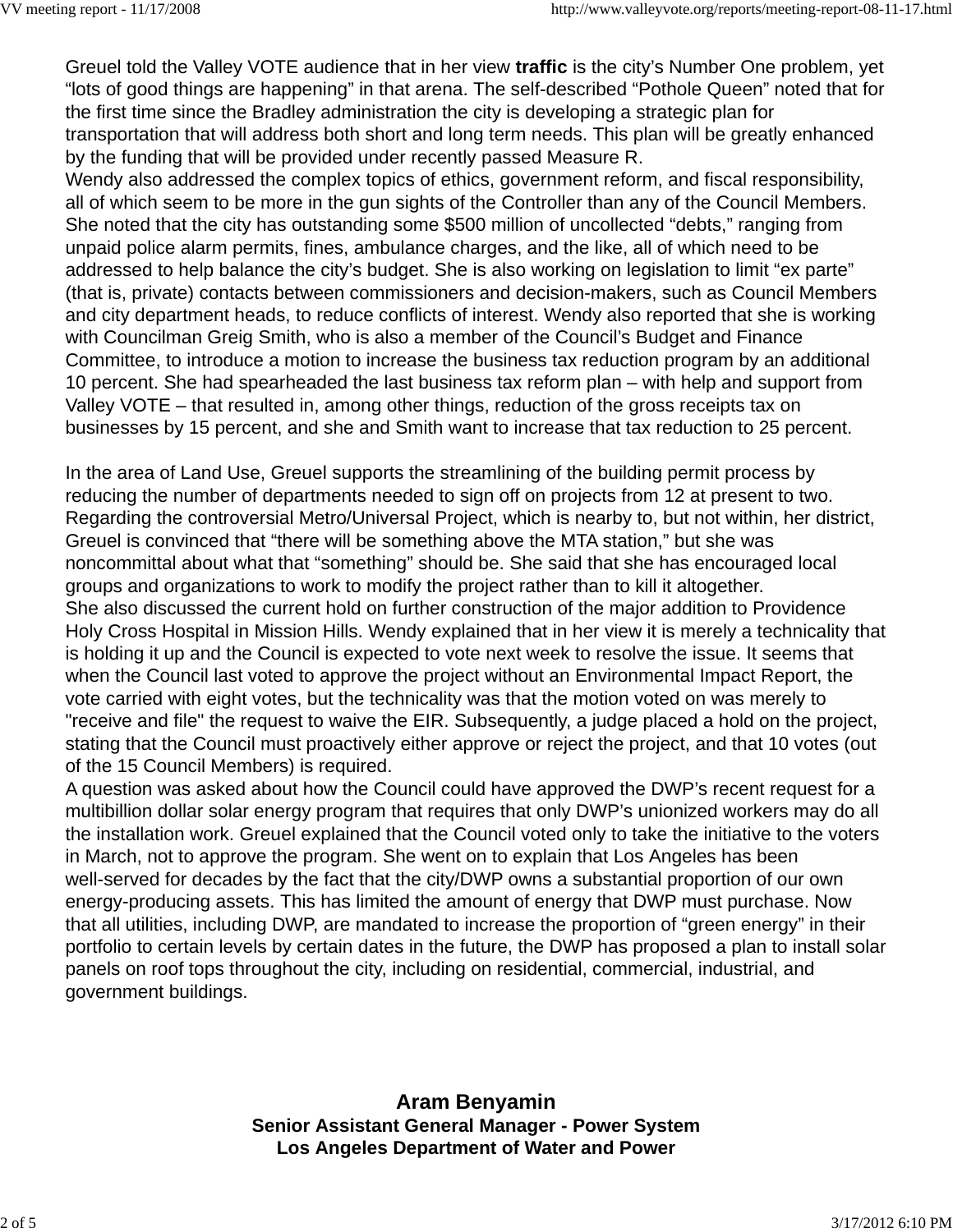Mr. Benyamin divided his remarks into discussions of Power Reliability and the Renewable Energy program. He handed out several rather detailed – but interesting – pages showing the metrics that the DWP uses to measure its performance, and a breakdown of the current and anticipated sources of power.

The DWP's service area has 1,630 circuits, 303,000 poles, 126,000 transformers, and 17,000 miles of cable to keep L.A. powered up. As the city's population has grown, its power usage has multiplied at a far greater rate due to, among other things, home electronics. As a result, the DWP must cope with changes in the circuit loads as well as to replace worn out poles, cable, and transformers. In addition, with an aging work force, the DWP must make sure that training programs, both in-house and outside (primarily in local trade schools, much of which is funded by the DWP) keeps pace with anticipated retirements.

Mr. Benyamin shared with Valley VOTE the DWP's current project list showing the breakdown of its green power, amounting currently to 9.7 percent of the total power sales, and where increased amounts of green power will come from between now and 2015 in order to bring the energy "portfolio" up to the mandated levels. The DWP expects with a high degree of certainty to raise the proportion of green power to more than 15 percent by the end of 2010 and to more than 25 percent by 2020. These sources currently and prospectively include hydro, biomass, solar voltaics, wind, waste-to-energy (the RenewLA project), landfill gas, and geothermal.

Interestingly, DWP anticipates generating a significant amount of energy from the RenewLA project, but the level of certainty is so low that the DWP doesn't even count it in planning to meet its 2020 goals. Another interesting source of energy, although a small one, involves the use of "digester gasses" generated at the Hyperion Sewage Treatment Plant in El Segundo. These gasses, which are a byproduct of the sewage treatment process, are piped to the adjacent Scattergood electric generating plant, where the gasses are used as fuel to make steam to turn turbines to make electricity.

## **Valley VOTE Committee Reports**

## **Metro/Universal Project – Richard Bort**

Richard Bort reported that Valley VOTE's Executive Committee has approved submission of comments on the proposed Metro/Universal Project's draft EIR that basically oppose the project in its present form. The basis for opposing the project in its present form is that it would likely further exacerbate traffic on the nearby 170 and 134 freeways as well as on local surface streets in the area, despite some traffic mitigation provisions in the proposed project. The project presently calls for building two 24-story office towers and a 10-story parking structure, all located on MTA property above the Red Line station across Lankershim Blvd from the main entrance to Universal Studios. We also believe that the Red Line subway and the Orange Line busway will not carry a sufficient number of the commuters to the area to make a difference in the increased commuter traffic.

## **Airport Issues – Denny Schneider**

Van Nuys Airport – The Noise Study (aka Part 161 study) to justify rejection of all older, noisy "stage 2" aircraft from landing at Van Nuys Airport is proceeding and will be finished early next year. It is no surprise that Bob Hope Airport objects to any reduction of aircraft coming to Van Nuys because they are concerned that any displaced aircraft will land at Bob Hope. The Part 161 study will get formal approval and also will restrict takeoffs from 10 PM instead of 11 PM as at present. LAX – Today the Mayor released a new conceptual design to modernize LAX. It calls for full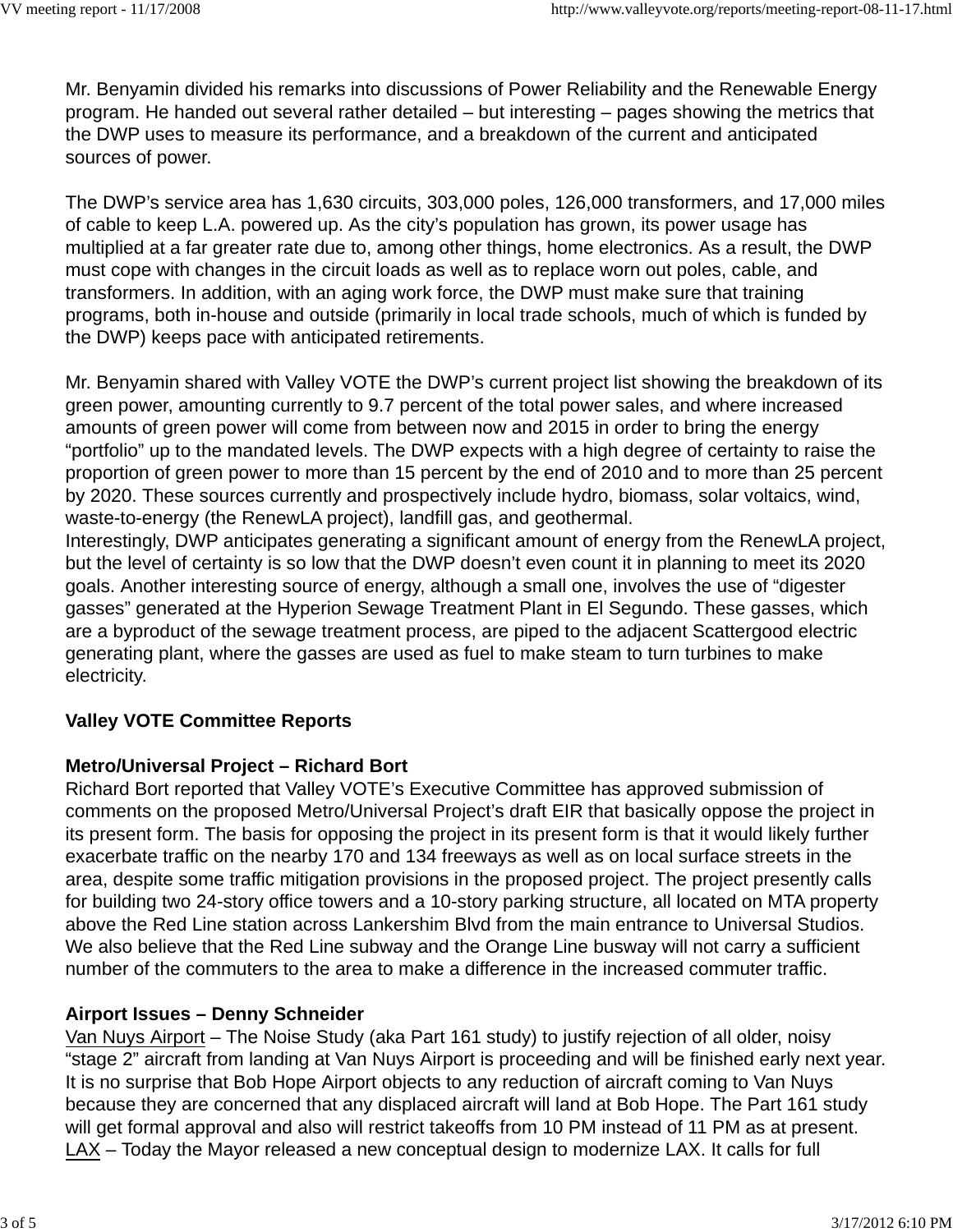upgrade of the Tom Bradley International Terminal, adds a people mover that circles the Central Terminal Area, and shows a new midfield terminal. Concurrently, LAWA told us that air traffic at LAX continues to decline and is expected to be at 59 million annual passengers by year end – an amount of traffic not seen since 1997. Air traffic at L.A.-owned Ontario International Airport has not fared any better and is down 14% to levels not seen since the new terminals were built there around 1996.

Palmdale Airport - LAWA has acknowledged that its prime role at Palmdale Airport is in jeopardy. United is pulling out in December and there will be no flights left. The City of Palmdale will be taking the lead on this airport while LAWA has promised continued support to them. Supervisor Antonovich and the rest of the LA County Supervisors have committed to helping the City of Palmdale to make PMD airport a reality.

## **Neighborhood Councils – George Truesdell**

The Great ShakeOut demonstration and drill last week was followed on Sunday November 16, with the first annual North Valley Disaster Preparedness Event at the brand new Fire Station 87 on Balboa Bl. just south of Devonshire St.

Several organizations sponsored the event including Neighborhood Councils representing Granada Hills North and South, Northridge West and East, Porter Ranch, Lake Balboa, and North Hills West, as well as the Old Granada Hills Residents Group and the Knollwood Property Owners Association. The event included LAPD, LAFD, the Gas Company, DWP, CERT, Ham radio organizations, the Red Cross, SOS Survival Supplies and a schoolroom earthquake simulator. Also, a seismologist graphically explained just what we could expect in the "BIG one," using a power point presentation. It was all quite a sobering experience. An estimated 400 to 500 people attended during the 3 hour event.

Many of the organizations handed out safety supplies, ranging from "What to Have on Hand Lists" to light sticks and face masks. The face masks were very welcome given the fires of the last few days, but the kids and some older folk also liked the light sticks.

The event's leaders felt that people are finally becoming seriously concerned with the "Disaster" eventuality.

Also, Truesdell mentioned that the mayor is seeking input for the next year's budget from neighborhood councils as well as the general public. He urged the public to fill out the mayor's budget survey online at: www.lacity.org/, then click on "Proposed City Budget" next to the mayor's photo; then in the left-hand column of the next page click on "Budget Survey."

## **Affordable Housing – Vic Viereck**

Vic Viereck expressed his view on the root cause of the present housing and mortgage crises, saying that political "termites" threaten the foundation of housing, but probably less than the approval of sub-prime loans. Housing prices have their normal peaks and valleys, he said, but the politicians' push to make housing ownership more affordable has exacerbated affordability for many others. Pressuring Fannie Mae and Freddie Mac to make financing easier for lower income people made the sub-prime loan problem contagious to the securities industry.

Viereck said, "The sub-prime loan debacle is a reminder that when a politician says 'We're here to help,' (we should) run the other way. Unfortunately (again), the city's housing policies are also a serious threat to the city's fiscal health. When they talk about making housing affordable to the low income and middle class people, how many people are left to subsidize that? For at least the middle class it would be more of a transfer from one pocket to another, except what City Hall keeps for 'overhead.' Like with the sub-prime impact, pushing such redistribution is fiscally irresponsible."

## **Los Angeles DWP Issues – Jack Humphreville**

Jack Humphreville, on behalf of most Neighborhood Councils, is a leading advocate of